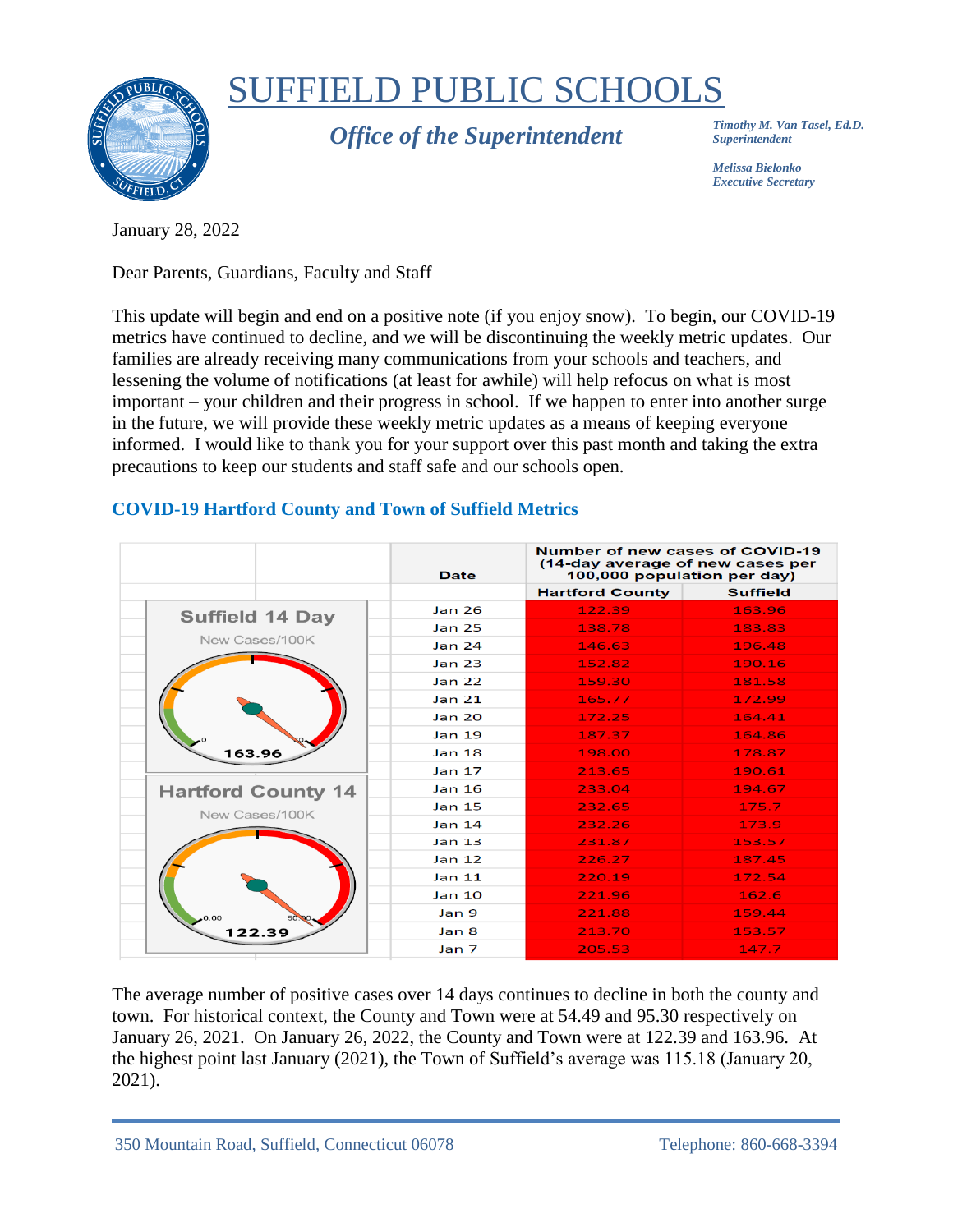### **COVID-19 Suffield Public Schools COVID-19 Trend History**

|     |                                                                                                                                                                                                                                    | Ü<br>$\mathbf{0}$<br>۵<br>4<br>$\mathsf{N}$ | U<br>$\mathbb U$<br>$\overline{\mathsf{O}}$<br>N | U<br>$\mathbb U$<br>Ó<br>Ø<br>$\mathsf{N}$ | $\mathbf{0}$<br>Δ<br>0<br>$\mathsf{N}$ | Dec<br>0<br>$\mathfrak{m}$ | U<br>$\sum_{i=1}^{n}$<br>Ч<br>$\mathfrak{m}$ | Ø<br>$\mathfrak{m}$ | u er-t | ם<br>קי<br>W) | コのフー<br>Ó | コのフ    | a = L-8                                            | コロー<br>0 | のワー<br>$\frac{1}{2}$ | $\frac{a}{1}$<br>$\frac{1}{4}$ | $12 - Ja$      | $13 - 1a$             | $14-1a$ n | 15-Jan      | ner-91        | ner-zt         | 18-Jan | ner-et | 20-Jan         | $21 -$ Jan     | $22 - Jan$ | uer-<br>$\frac{3}{2}$ | 24-Jan         | uer-<br>$\frac{5}{2}$ | ner-92 |
|-----|------------------------------------------------------------------------------------------------------------------------------------------------------------------------------------------------------------------------------------|---------------------------------------------|--------------------------------------------------|--------------------------------------------|----------------------------------------|----------------------------|----------------------------------------------|---------------------|--------|---------------|-----------|--------|----------------------------------------------------|----------|----------------------|--------------------------------|----------------|-----------------------|-----------|-------------|---------------|----------------|--------|--------|----------------|----------------|------------|-----------------------|----------------|-----------------------|--------|
|     | # of Confirmed Cases                                                                                                                                                                                                               | 7                                           | 24                                               | 11                                         | 17                                     | 11                         | 10                                           | 68                  | 10     | 8             | 3         | 9      | 12                                                 | 21       | 34                   | 9                              | 12             | 6                     | 4         |             | 3             | 9              |        | 4      |                | 10             | 9          |                       | $\overline{1}$ | 6                     | 3      |
|     | # of Students Quarantined                                                                                                                                                                                                          | 101                                         | 84                                               | 85                                         | 86                                     | 91                         | 89                                           |                     |        | 111 149 180   | 183 152   |        | $\lceil 110 \rceil$                                | 63       | 87                   | 88                             | 97             | 94                    | 86        | 72          | 41            | 41             | 36     | 34     | 37             | 40             | 46         | 44                    | 44             | $46\,$                | 42     |
|     | # of Certified Staff Quarantined                                                                                                                                                                                                   | 1                                           | $\mathfrak z$                                    | 3                                          | 4                                      |                            | 8                                            | 9                   | 1      | 0             |           |        |                                                    | 0        |                      | 2                              | 0              | 1                     | 1         | 0           | $\mathfrak z$ |                |        | 2      | 4              |                | 1          | 0                     | 1              | 0                     | 0      |
|     | # of Non-Cert. Staff Quarantined                                                                                                                                                                                                   | 1                                           | $\overline{\mathfrak{c}}$                        | $\iota$                                    | 4                                      | 5                          | 5                                            | $\iota$             | 0      | 0             | 4         |        | 3                                                  | 0        | 0                    | 1                              | 1              | 0                     | 0         | $\mathbf 1$ | 0             | 0              | 0      |        | 0              | 0              | 0          |                       |                | 0                     | 0      |
|     | Cert. & Non-Cert. Staff Totals                                                                                                                                                                                                     | $\mathfrak{c}$                              | 4                                                | 5                                          | 8                                      | 12                         | 13                                           | 11                  |        | 0             | 5         | 3      | 4                                                  | 13       | 13                   | 16                             | 12             | 10                    |           | 8           | 9             |                |        | 10     | 13             | 13             | 12         | 12                    | 13             | 9                     | 5      |
|     | <b>Student &amp; Staff Totals</b>                                                                                                                                                                                                  | 103                                         | 88                                               | 90                                         | 94                                     |                            |                                              |                     |        |               |           |        | 103   102   122   150   180   188   155   114   76 |          |                      |                                |                | 100   104   109   104 | 93        | 80          | 50            | 48             | 43     | 44     | 50             | 53             | 58         | 56                    | 57             | 55                    | 47     |
|     | <b>SPS Student Absence Reporting</b>                                                                                                                                                                                               |                                             |                                                  |                                            |                                        |                            |                                              |                     |        |               | 1/10      | 1/11   | 1/12                                               | 1/13     |                      | 1/14                           | 1/15           | 1/16                  | 1/17      | 1/18        | 1/19          | 1/20           |        | 1/21   | 1/22           | 1/23           | 1/24       | 1/25                  |                | 1/26                  |        |
| AWS | Student Isolation (Parent-Reported Positive Cases)                                                                                                                                                                                 |                                             |                                                  |                                            |                                        |                            |                                              |                     |        |               | 9         |        | 3                                                  | 2        |                      | 3                              | 2              | 0                     |           | 1           | 2             | 0              |        | 2      | 5              | 2              | 3          | 0                     |                | 0                     |        |
|     | Student Quarantine (Exposures/Symptoms/Family Member) - "Powerschool Remote"                                                                                                                                                       |                                             |                                                  |                                            |                                        |                            |                                              |                     |        |               | 25        | 34     | 54                                                 | 44       |                      | 7                              | $\blacksquare$ | $\blacksquare$        |           | 24          | 13            | ä,             |        | 7      | $\blacksquare$ | $\blacksquare$ | 13         | 23                    |                | 23                    |        |
|     | Students Absent - "Powerschool Absent Excused & Unexcused"                                                                                                                                                                         |                                             |                                                  |                                            |                                        |                            |                                              |                     |        |               | 29        | 22     | 15                                                 | 23       |                      | 24                             |                |                       |           | 13          | 13            |                |        | 22     |                |                | 16         | 11                    |                |                       |        |
| MIS | Student Isolation (Parent-Reported Positive Cases)                                                                                                                                                                                 |                                             |                                                  |                                            |                                        |                            |                                              |                     |        |               | 17        | 3      | 3                                                  | 3        |                      | 0                              | 2              | 2                     | 3         | 2           | 0             | 2              |        | 2      | 3              |                | 2          | 4                     |                |                       |        |
|     | Student Quarantine (Exposures/Symptoms/Family Member) - "Powerschool Remote"                                                                                                                                                       |                                             |                                                  |                                            |                                        |                            |                                              |                     |        |               | 16        | $23\,$ | $30\,$                                             | 32       |                      | 40                             | ä,             | ¥,                    | ä,        | 6           | $16\,$        | $\blacksquare$ |        | 15     | ¥,             | ä,             |            | 15                    |                | 16                    |        |
|     | Students Absent - "Powerschool Absent Excused & Unexcused"                                                                                                                                                                         |                                             |                                                  |                                            |                                        |                            |                                              |                     |        |               | 51        | 37     | 24                                                 | 26       |                      | 35                             |                |                       |           | 30          | 20            |                |        | 29     |                |                | 31         | 17                    |                | 23                    |        |
|     |                                                                                                                                                                                                                                    |                                             |                                                  |                                            |                                        |                            |                                              |                     |        |               |           |        |                                                    |          |                      |                                |                |                       |           |             |               |                |        |        |                |                |            |                       |                |                       |        |
| SMS | Student Isolation (Parent-Reported Positive Cases)                                                                                                                                                                                 |                                             |                                                  |                                            |                                        |                            |                                              |                     |        |               | 3         |        | $\boldsymbol{2}$                                   |          |                      |                                |                |                       | 3         |             |               | 2              |        | 5      | 0              | 3              | 0          | 2                     |                | -1                    |        |
|     | Student Quarantine (Exposures/Symptoms/Family Member) - "Powerschool Remote"                                                                                                                                                       |                                             |                                                  |                                            |                                        |                            |                                              |                     |        |               | 12        | 18     | 21                                                 | 18       |                      | $20\,$                         |                |                       |           | 13          | 14            |                |        | 8      |                | $\blacksquare$ | 10         | 10                    |                | 14                    |        |
|     | Students Absent - "Powerschool Absent Excused & Unexcused"                                                                                                                                                                         |                                             |                                                  |                                            |                                        |                            |                                              |                     |        |               | 29        | 31     | $28\,$                                             | 26       |                      | 44                             |                |                       |           | 27          | 18            |                |        | 32     |                |                | 25         | 25                    |                | 23                    |        |
|     | Please note that attendance is reported differently at SHS this week due to mid-terms and finals.<br>Therefore, the high school data does not reflect student absences and has been omitted from this<br>week's attendance report. |                                             |                                                  |                                            |                                        |                            |                                              |                     |        |               |           |        |                                                    |          |                      |                                |                |                       |           |             |               |                |        |        |                |                |            |                       |                |                       |        |

### **SPS Student Absence Reporting**

|            |                                                                              | 1/10 | 1/11 | 1/12      | 1/13 | 1/14 | 1/15         | 1/16             | 1/17         | 1/18 | 1/19 | 1/20          | 1/21 | 1/22           | 1/23         | 1/24             | 1/25 | 1/26 |
|------------|------------------------------------------------------------------------------|------|------|-----------|------|------|--------------|------------------|--------------|------|------|---------------|------|----------------|--------------|------------------|------|------|
| AWS        | Student Isolation (Parent-Reported Positive Cases)                           | 9    |      | 3         |      | 3    |              | 0                |              |      | 2    | $\varnothing$ | 2    | 5              | Λ            | 3                |      | 0    |
|            | Student Quarantine (Exposures/Symptoms/Family Member) - "Powerschool Remote" | 25   | 34   | 54        | 44   |      | ٠            | $\bullet$        | ٠            | 24   | 13   | ٠             |      | $\bullet$      |              | 13               | 23   | 23   |
|            | Students Absent - "Powerschool Absent Excused & Unexcused"                   | 29   | 22   | 15        | 23   | 24   |              | $\bullet$        |              | 13   | 13   | ×             | 22   | ٠              |              | 16               |      |      |
|            |                                                                              |      |      |           |      |      |              |                  |              |      |      |               |      |                |              |                  |      |      |
| <b>MIS</b> | Student Isolation (Parent-Reported Positive Cases)                           | 17   | 3    | 3         | 3    |      | 2            | $\boldsymbol{2}$ | 3            | 2    | 0    | $\sqrt{2}$    | 2    | $\mathfrak{z}$ |              | $\boldsymbol{2}$ | 4    |      |
|            | Student Quarantine (Exposures/Symptoms/Family Member) - "Powerschool Remote" | 16   | 23   | 30        | 32   | 40   | $\sim$       | $\epsilon$       | $\mathbf{r}$ | 6    | 16   | $\mathbf{r}$  | 15   | $\epsilon$     | $\mathbf{r}$ |                  | 15   | 16   |
|            | Students Absent - "Powerschool Absent Excused & Unexcused"                   | 51   | 37   | 24        | 26   | 35   | ä,           |                  |              | 30   | 20   | ٠             | 29   | $\bullet$      |              | 31               | 17   | 23   |
|            |                                                                              |      |      |           |      |      |              |                  |              |      |      |               |      |                |              |                  |      |      |
| SMS        | Student Isolation (Parent-Reported Positive Cases)                           | 3    |      | $\hat{c}$ |      |      |              |                  | 3            |      |      | 2             | 5    | 0              | 3            |                  |      |      |
|            | Student Quarantine (Exposures/Symptoms/Family Member) - "Powerschool Remote" | 12   | 18   | 21        | 18   | 20   | $\mathbf{r}$ | $\epsilon$       | $\mathbf{r}$ | 13   | 14   | $\bullet$     | 8    | $\epsilon$     | $\mathbf{r}$ | 10               | 10   | 14   |
|            | Students Absent - "Powerschool Absent Excused & Unexcused"                   | 29   | 31   | 28        | 26   | 44   | ٠.           | $\bullet$        |              | 27   | 18   | $\bullet$     | 32   | $\bullet$      |              | 25               | 25   | 23   |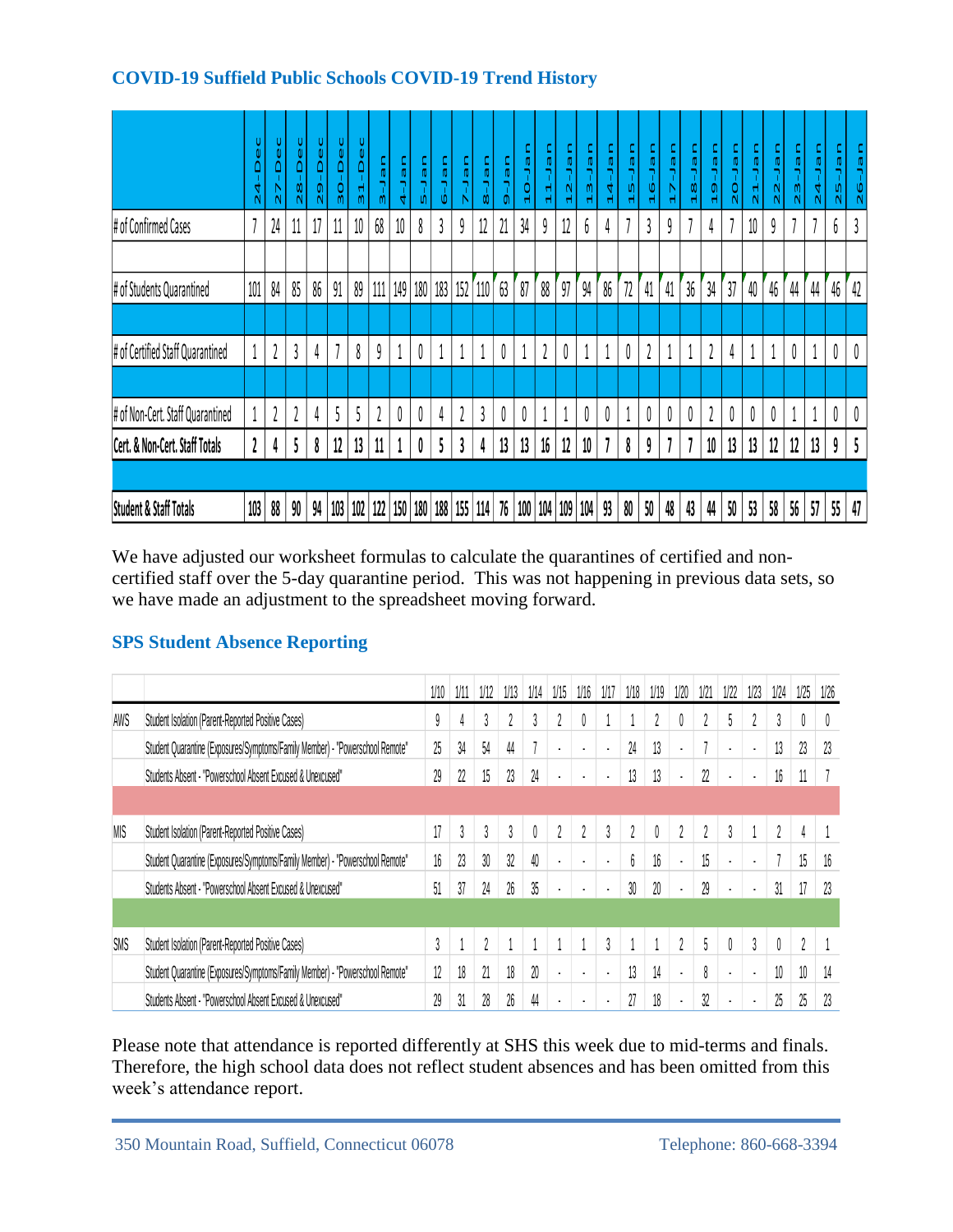#### **SPS COVID-19 PCR Testing**

| Date      | <b>Registered</b> | <b>Tested</b> | <b>Positive</b> | % Tested | % Positive |
|-----------|-------------------|---------------|-----------------|----------|------------|
| $20$ -Dec | 301               | 169           | ◠               | 56.1%    | 1.2%       |
| $29$ -Dec | 447               | 136           | 17              | 30.4%    | 12.5%      |
| $3-Jan$   | 670               | 313           | 19              | 46.7%    | 6.1%       |
| 6-Jan     | 757               | 306           | 17              | 40.4%    | 5.6%       |
| $10$ -Jan | 814               | 351           | 21              | 43.10%   | 6.0%       |
| $13-Jan$  | 832               | 252           |                 | 30.3%    | 2.0%       |
| $21-Jan$  | 831               | 207           | Q               | 24.9%    | 4.3%       |
| $24$ -Jan | 816               | 335           | 6               | 41.1%    | 1.8%       |

Our percentage of positive cases has reached the level we were prior to the December vacation. As mentioned last week, we will discontinue testing twice per week until further notice. We will still maintain Monday as our testing day unless there is a need to move it to another day of the week due to Monday school closures. Once again, we have rapid at-home tests available in our nurse's offices for symptomatic students and staff.

### **The Weather**



John Bagioni, Meteorologist Fax-Alert Weather Service, LLC